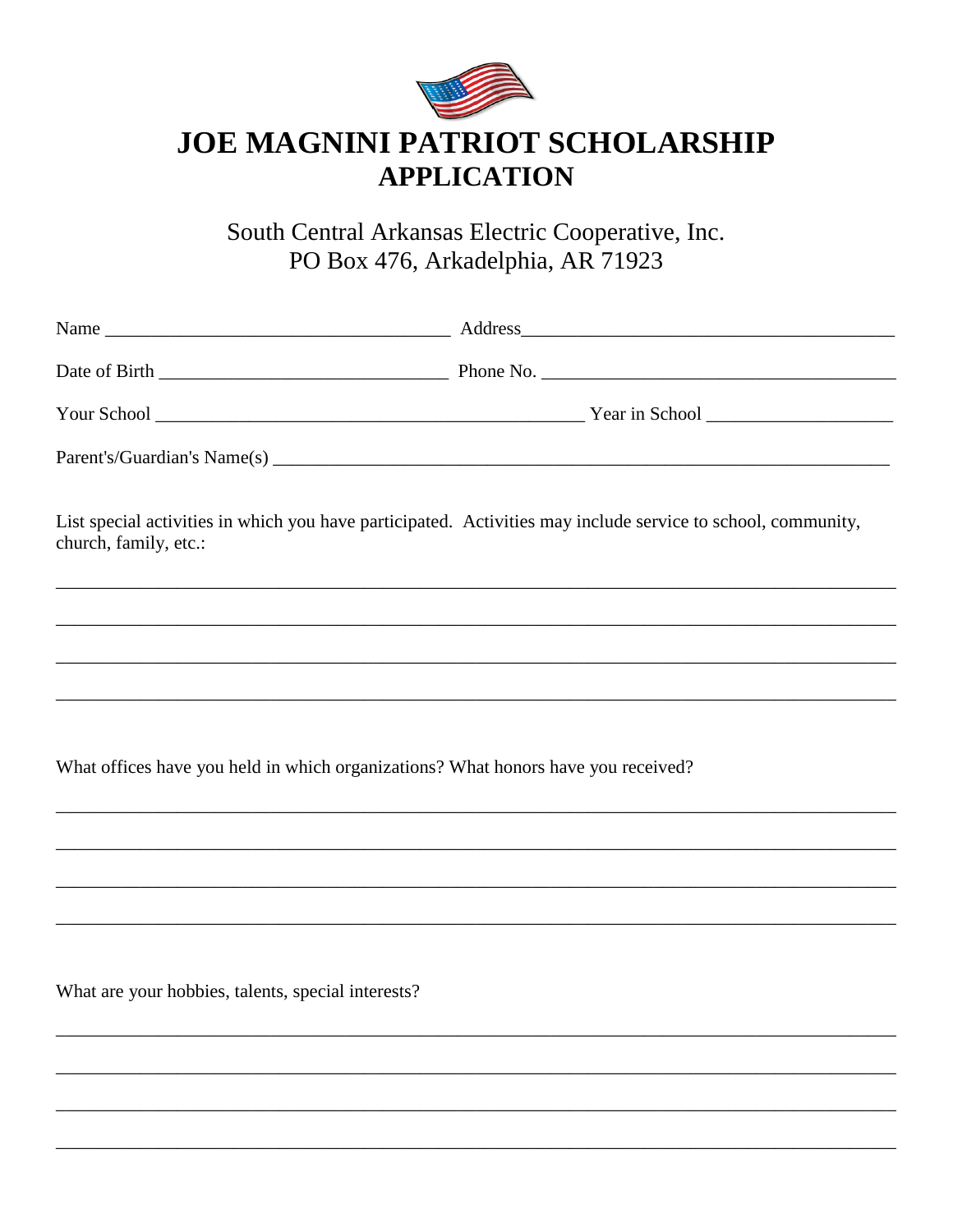Please use the following space provided to write a personal statement, and include anything you feel would enhance your candidacy for a scholarship, including why you want and should receive this scholarship. Also mention your college plans and expected costs, future goals, financial need, and list any scholarships and grants you have already been awarded. If you need additional space, please attach additional sheets:

\_\_\_\_\_\_\_\_\_\_\_\_\_\_\_\_\_\_\_\_\_\_\_\_\_\_\_\_\_\_\_\_\_\_\_\_\_\_\_\_\_\_\_\_\_\_\_\_\_\_\_\_\_\_\_\_\_\_\_\_\_\_\_\_\_\_\_\_\_\_\_\_\_\_\_\_\_\_\_\_\_\_\_\_\_\_\_\_\_\_

| What does Patriotism mean to you?                                                                                             |  |
|-------------------------------------------------------------------------------------------------------------------------------|--|
|                                                                                                                               |  |
|                                                                                                                               |  |
|                                                                                                                               |  |
|                                                                                                                               |  |
|                                                                                                                               |  |
|                                                                                                                               |  |
|                                                                                                                               |  |
|                                                                                                                               |  |
|                                                                                                                               |  |
| (Please attach a copy of proof of enrollment if you already have.)                                                            |  |
| My grade point average is _______, and a copy of my transcript is attached.                                                   |  |
| My ACT scores are _____________, and a copy of my test results is attached.                                                   |  |
| Signature of Applicant<br><u>Signature of Applicant</u>                                                                       |  |
| I/we hereby certify that the residence of the above student is served by South Central Arkansas Electric<br>Cooperative, Inc. |  |

Signature of Parent/Guardian Signature of Parent/Guardian